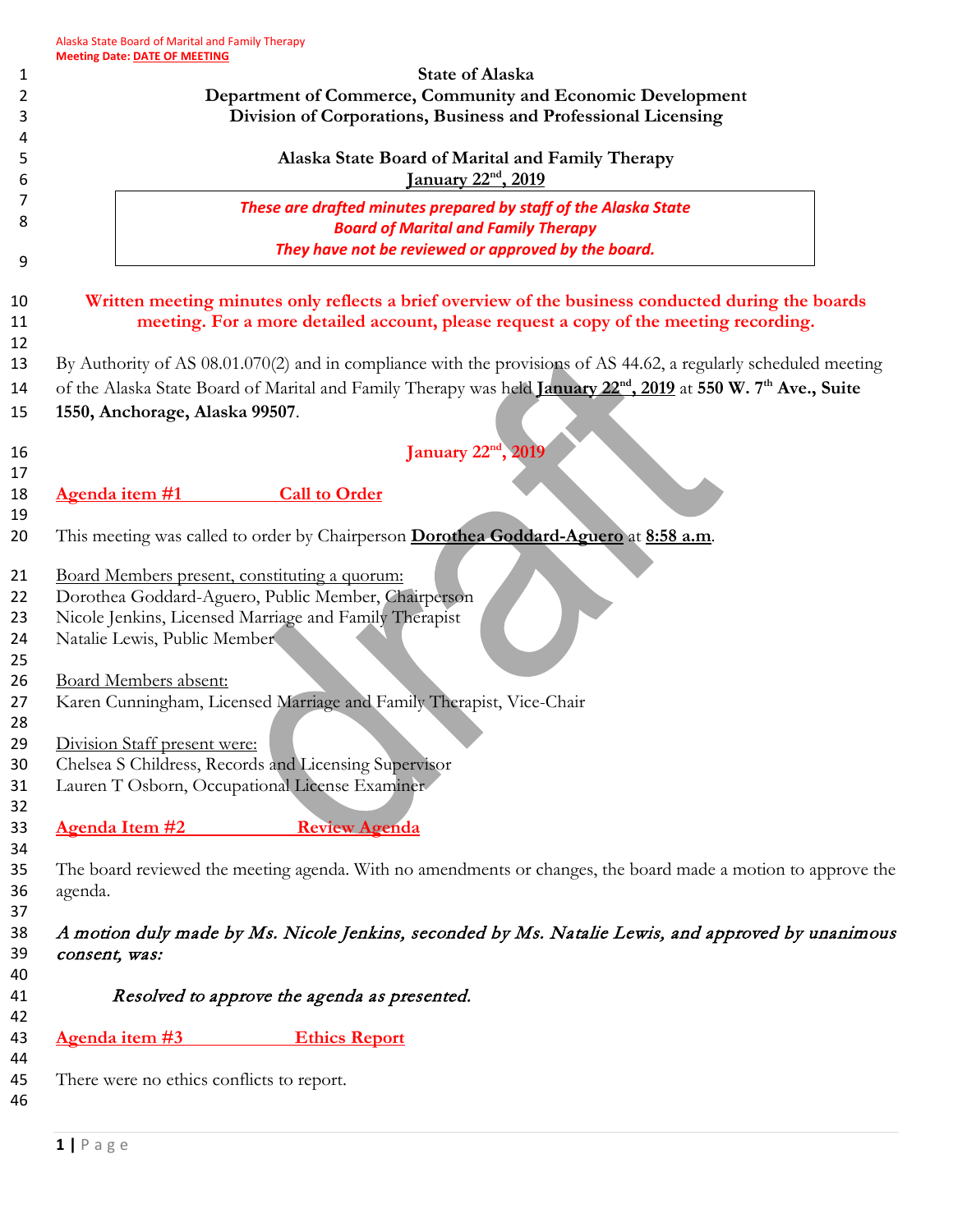| <b>Meeting Date: DATE OF MEETING</b>                                                                                                                                                                                                                                                                       |
|------------------------------------------------------------------------------------------------------------------------------------------------------------------------------------------------------------------------------------------------------------------------------------------------------------|
| <b>Agenda Item #4</b><br><b>Review Meeting Minutes</b>                                                                                                                                                                                                                                                     |
| The board reviewed the drafted minutes presented in the Board Book. With no revisions, the board moved to<br>approve the meeting minutes from the board meeting held November 9, 2018.                                                                                                                     |
| A motion duly made by Ms. Natalie Lewis, seconded by Ms. Nicole Jenkins, and approved by unanimous<br>consent, was:                                                                                                                                                                                        |
| Resolved to accept the November 9, 2018 minutes as presented.                                                                                                                                                                                                                                              |
| Ms. Osborn shall mail the revised final minutes to Chairperson Karen Cunningham to sign and return. Upon receipt<br>of the signed minutes, Ms. Osborn will post them to the State of Alaska Board of Marital and Family Therapy<br>Examiners webpage.                                                      |
| With additional time before the Division Update, the board moved on to discuss Board Business.                                                                                                                                                                                                             |
| <b>Board Business</b><br>Agenda item #5                                                                                                                                                                                                                                                                    |
| <b>Report of Contact:</b>                                                                                                                                                                                                                                                                                  |
| Ms. Childress explained to the board the new process for media and legislative contacts, as the board has historically                                                                                                                                                                                     |
| submitted a report of contact form. The board shall continue to submit all Reports of Contact to division staff.                                                                                                                                                                                           |
| <b>Legislative Guidance:</b>                                                                                                                                                                                                                                                                               |
| Ms. Childress described the legislative guidance document for board members drafted by the division.                                                                                                                                                                                                       |
| Additionally, a legislative Point of Contact needed to be assigned For this 31 <sup>st</sup> Legislative Session. Ms. Goddard-<br>Aguero, Public Member, was the Point of Contact for the 30 <sup>th</sup> Legislative Session, however, noted she would like to<br>see another board member in this role. |
| Ms. Goddard-Aguero clarified that, while she enjoyed testifying and taking part in the process, there is frequently<br>very little notice when required to testify, they often would prefer a licensed board member be there to testify, and<br>there is too large of a time commitment                    |
| Nicole Jenkins volunteered herself to share the role with Karen Cunningham as the legislative Point of Contact.                                                                                                                                                                                            |
| <b>2019 Annual Report:</b>                                                                                                                                                                                                                                                                                 |
| New to the board, Natalie Lewis asked to review the annual report process together. Ms. Childress reviewed the                                                                                                                                                                                             |
| individual sections of the report with the board:<br>Identification of the Board                                                                                                                                                                                                                           |
| Identification of Staff<br>$\qquad \qquad -$                                                                                                                                                                                                                                                               |
| Narrative Statement<br>$\qquad \qquad \blacksquare$                                                                                                                                                                                                                                                        |
| Budget<br>$\qquad \qquad \blacksquare$                                                                                                                                                                                                                                                                     |
| Legislative Recommendations<br>$\qquad \qquad \blacksquare$                                                                                                                                                                                                                                                |
| Regulation Recommendations<br>$\overline{a}$                                                                                                                                                                                                                                                               |
| <b>Sunset Audit Recommendations</b><br>$\overline{a}$                                                                                                                                                                                                                                                      |
| Ms. Childress noted the 'Identification of Staff' and 'Budget' sections were to be completed by division staff; the<br>remaining sections shall be completed by the board.                                                                                                                                 |

Alaska State Board of Marital and Family Therapy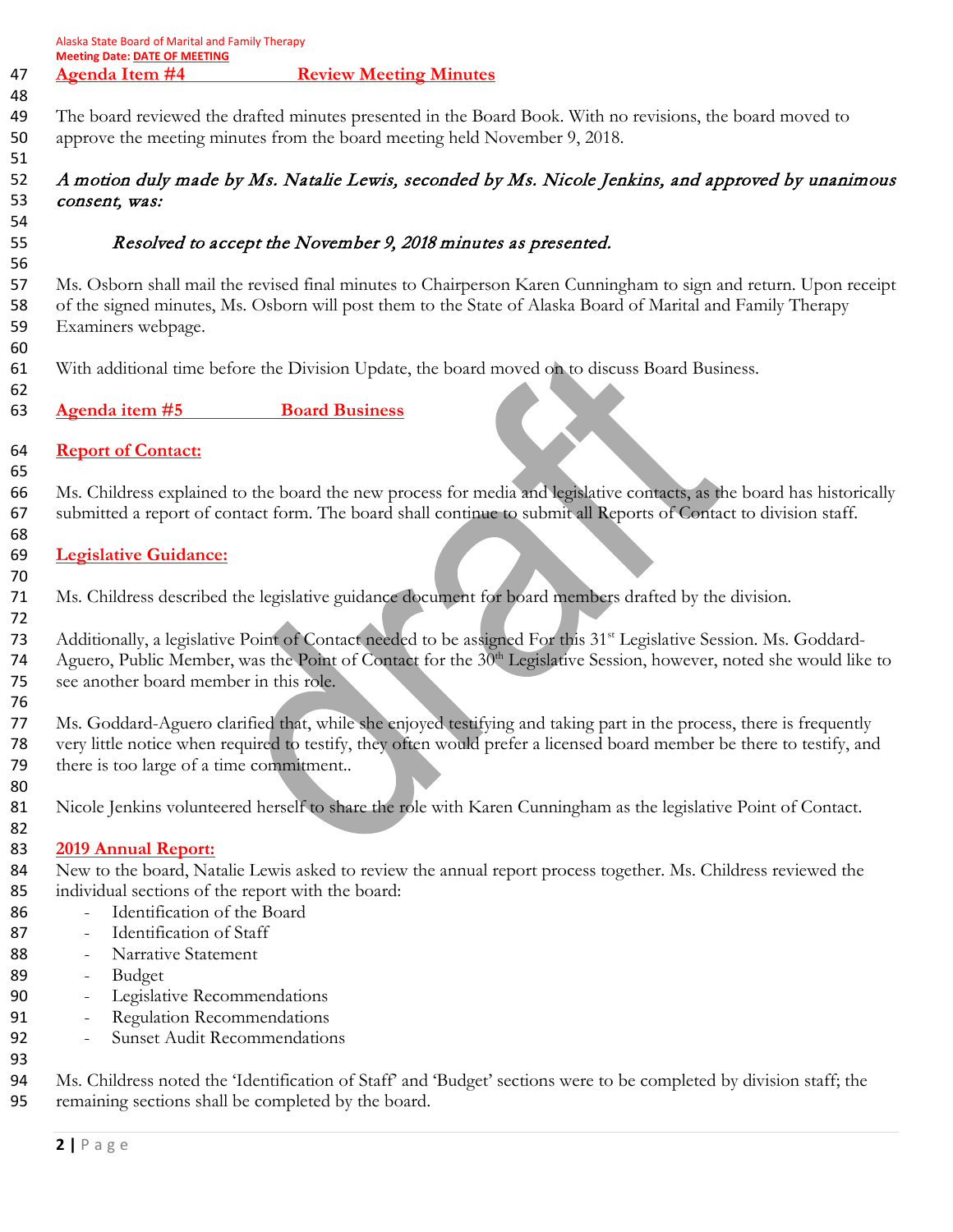# 

Upon finishing the review, Ms. Childress asked for volunteers on the sections to be completed by the board. Ms.

Lewis volunteered for Identification of Board & Narrative Statement. Ms. Aguero volunteered for Legislative

- Recommendations and Regulation Recommendations. Division staff will reach out to Ms. Cunningham to see if she would be willing to complete the FY2020 Goals & Objectives.
- **Agenda item #6** Division update
- 

Marylene Wale, Accountant III joined the meeting at 9:28 a.m.

106 Ms. Wale presented the FY19 1<sup>st</sup> quarter report (July 1<sup>st</sup>, 2018 through September 31, 2018) that reflected an overall deficit of \$19,044 for the renewal year.

- Marylene Wales, Accountant III exited the meeting at 9:33 a.m.
- **Agenda item #7 Old Business**
- 

### **Chair and Vice Chair Assignments:**

114 With the current vice-chairperson absent from this meeting, the board decided to continue with current assignments until 115 they are able to meet and discuss with all board members present.

## **Board Response to Public Comments:**

 The board had previously discussed the option of a mass-mail out to all licensees of the letter drafted in response to Public Comments received during the board meeting held August 3, 2018.

 A motion duly made by Ms. Nicole Jenkins, seconded by Ms. Natalie Lewis, and approved by unanimous 122 consent, was:

 Resolved to approve mailing the letter drafted by the board at the November 9, 2018 board meeting 125 in response to public comments received during the August 3, 2018 board meeting.

### **Proposed CE Course Approval Fees:**

128 Ms. Childress reviewed the response from Division Director, Sara Chambers regarding the proposed continuing 129 education course approval fees. Ms. Chambers stated that, because licensing fees were recently increased for this program, a new fee would not be approved to move forward for continuing education courses. The board presented no questions, comments, or concerns regarding this response and determined they would not pursue a fee for continuing education course approvals at the time.

 **Agenda item #8** New Business 

## **Board Member Certificates:**

- Ms. Childress explained that board member certificates are in recognition of the valuable contributions made by board members during their term(s) of service with the board. The board members signed the certificates and returned them to division staff to distribute to the appropriate individual(s).
- 
- **Certificate of Order:**
- Ms. Childress presented changes made to the drafted language of 12 AAC 19.350 for CE fee requirements. With no
- additional changes to present, the board moved forward with accepting the drafted language.
-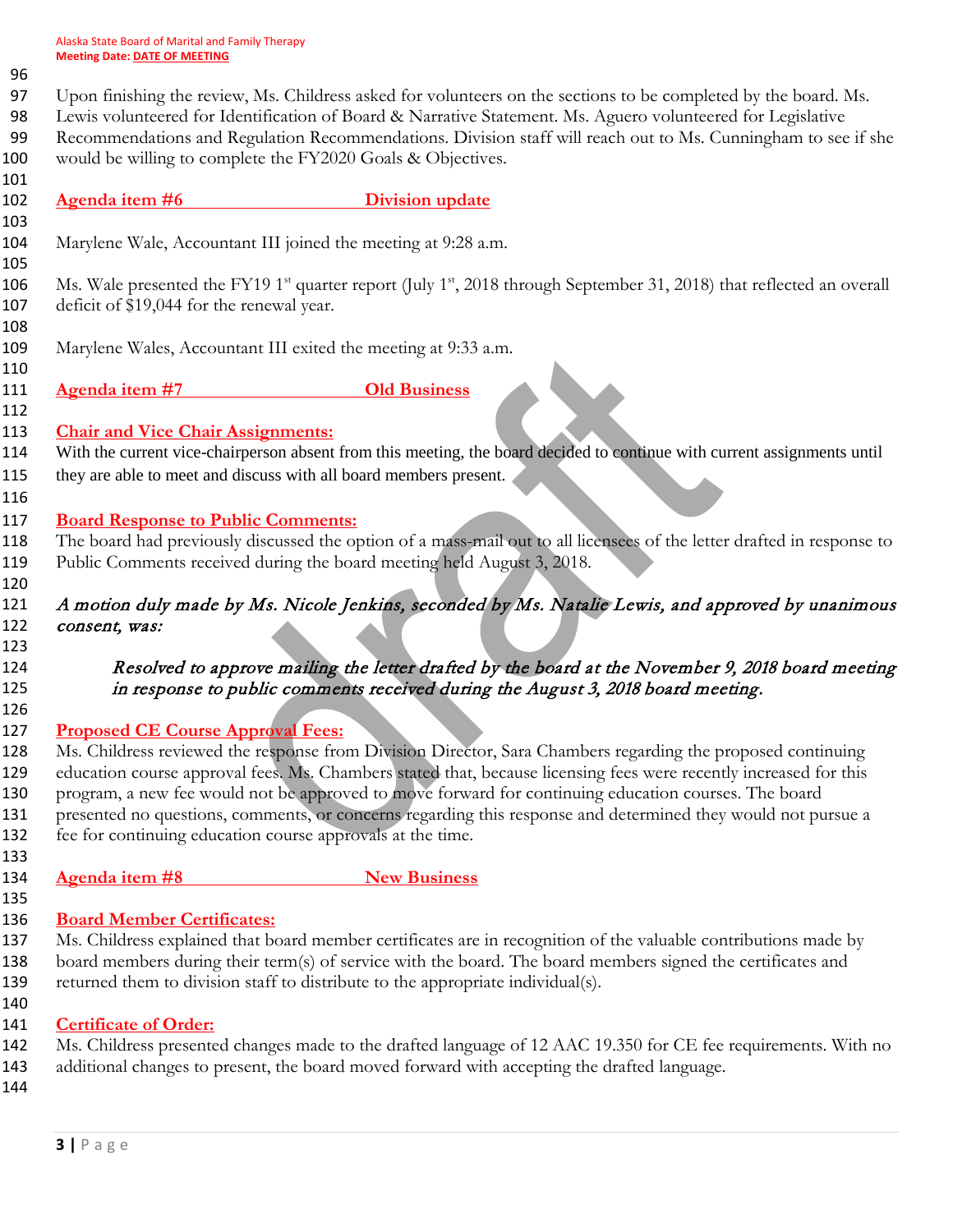A motion duly made by Ms. Natalie Lewis, seconded by Ms. Nicole Jenkins, and approved by unanimous consent, was:

| 147<br>148<br>149 | Resolved to approve the changes to 12 AAC 19.350 for Application of providers for continuing<br>education course approval to read:                                                                                         |
|-------------------|----------------------------------------------------------------------------------------------------------------------------------------------------------------------------------------------------------------------------|
| 150<br>151        | 12 AAC 19.350 Application of providers for continuing education course approval.                                                                                                                                           |
| 152               | (a) Except as provided in 12 AAC 19.310, to be approved by the board to meet the continuing education                                                                                                                      |
| 153               | requirements of 12 AAC 19.320, an applicant for continuing education course approval shall submit to the board,                                                                                                            |
| 154               | not less than seven days before the date of the proposed program presentation date,                                                                                                                                        |
| 155               | (1) a completed application on a form provided by the department;                                                                                                                                                          |
| 156               | (2) the name of the course provider;                                                                                                                                                                                       |
| 157               | (3) a complete course description, including the course title and a description of the learning objectives;                                                                                                                |
| 158               | (4) a course syllabus; and                                                                                                                                                                                                 |
| 159               | (5) an outline of the major topics covered by the course and the number of classroom hours allowed for                                                                                                                     |
| 160               | each topic.                                                                                                                                                                                                                |
| 161               | (b) Approval of continuing education courses under this section is valid until December 31 of the next even                                                                                                                |
| 162               | numbered year.                                                                                                                                                                                                             |
| 163               | (c) An applicant who has a change in condition required under (a)[(3) – (6)] (2) – (5) of this section during the                                                                                                          |
| 164               | approval period described in (b) of this section must reapply to the board for continuing education credit approval                                                                                                        |
| 165               | not later than seven days after the course is presented.                                                                                                                                                                   |
| 166               | (d) The applicant shall keep records of attendance of all courses provided for a minimum of two years after the                                                                                                            |
| 167               | expiration date of the approved course, and may be audited at the discretion of the board.                                                                                                                                 |
| 168               | (e) For the purposes of this section, an "applicant" is defined as a licensee, provider, or sponsor of a proposed                                                                                                          |
| 169               | CEU course.                                                                                                                                                                                                                |
| 170<br>171<br>172 | AS 08.63.050<br>AS 08.63.100<br>Authority:                                                                                                                                                                                 |
| 173               | <b>Roll Call:</b>                                                                                                                                                                                                          |
| 174               | Dorothea Goddard-Aguero - Approved                                                                                                                                                                                         |
| 175<br>176        | Natalie Lewis - Approved<br>Nicole Jenkins - Approved                                                                                                                                                                      |
| 177               |                                                                                                                                                                                                                            |
| 178<br>179        | <b>Subcommittee Report:</b><br>Ms. Childress presented an email sent by Karen Cunningham regarding a potential change to the verbiage in Sec.                                                                              |
| 180               | 08.63.100.                                                                                                                                                                                                                 |
| 181               |                                                                                                                                                                                                                            |
| 182<br>183        | Ms. Jenkins brought up concerns regarding the language making it sound like all supervision hours must be<br>approved by a state agency and would eliminate the point of changing the language. The board then drafted new |
| 184               | language for Sec. 08.63.120 and discussed lobbying for this change to occur.                                                                                                                                               |
| 185               |                                                                                                                                                                                                                            |
|                   |                                                                                                                                                                                                                            |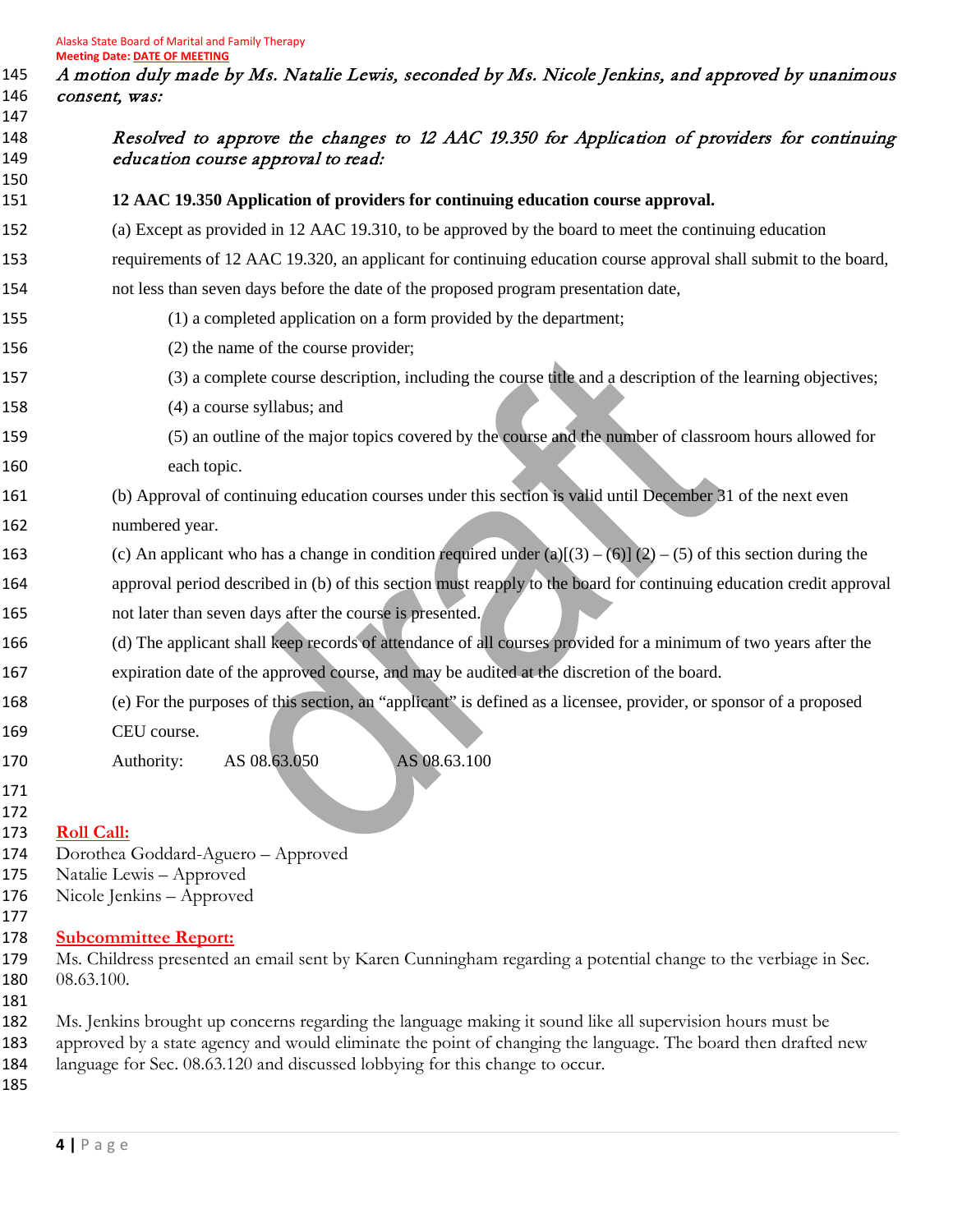- Ms. Childress briefly summarized the process for reaching out to legislative offices. Ms. Jenkins offered to lobby for
- this language change. Ms. Aguero asked who would be appropriate to begin lobbying with and mentioned
- 188 Representative Ivy Spohnholz and Senator David Wilson, as they sponsored SB105 and HB353 during the 30<sup>th</sup> Legislative Session.
- 

#### A motion duly made by Ms. Natalie Lewis, seconded by Ms. Nicole Jenkins, and approved by unanimous 192 consent, was:

 Resolved to approve Nicole Jenkins as representing the Alaska Board of Marital and Family Therapy when reaching out to legislative offices for sponsorship of statute changes to Sec. 08.63.120.

CX

#### **Roll Call:**

- Dorothea Goddard-Aguero Approved
- Natalie Lewis Approved
- Nicole Jenkins Approved
- Break at 10:14 AM Back from break at 10:23 AM
- 

### **License Protection:**

 The board discussed the nature of License Protection for the Marital and Family Therapist. Ms. Jenkins mentioned 207 that the clinical social workers have a title protection as seen in AS 08.95.100(b) and cited that in the MFT AS 08.63.220 there was a license requirement, but no title protection given. Ms. Jenkins went on to explain that people may claim they provide marriage and family therapy services, but not that they are a marital and family therapist. Ms. Aguero asked if other licensees have noticed this as a problem, presently or historically.

212 Ms. Aguero mentioned that problems could arise in the future or a pushback from licensees may happen and, given the current budget, would this be serious enough of an issue to undertake the cost of lobbying to undergo a statute change. Ms. Aguero then suggested that a letter be posted on the public website regarding the importance of seeking Marital and Family Therapy services from a licensed Marital and Family Therapist.

 Ms. Lewis then added that if a letter is sent out and a lot of feedback is received, then this would drive the actions of the board to pursue a statute change. Ms. Lewis elected to begin drafting the letter for the public. 

- **TASK** Natalie Lewis drafting letter.
- 

## **Board Member Vacancy:**

 As Dr. Leon Webber resigned early from the board, Ms. Childress asked if the board had any ideas on how to reach out in order to fill this vacancy. Ms. Aguero suggested a blurb for the main webpage to be posted stating "board notice – vacancy" or something similar. Ms. Childress will inquire if this is allowable and get back to the board. 

## **Agenda item #11 Application review**

# **CE Application - Untangling the Controversy Around Sex Addiction**

 Ms. Jenkins stated that the overall description and objectives do not seem to be geared towards ethics, however, was not opposed to approving for ethics if the individual wanted to submit additional documentation. Ms. Lewis stated in reading the description, it seems they are more requesting ethics rather than addictions – in terms of ethical dilemmas and avoiding advances as a provider. Ms. Goddard-Aguero noted agreement with Ms. Jenkins.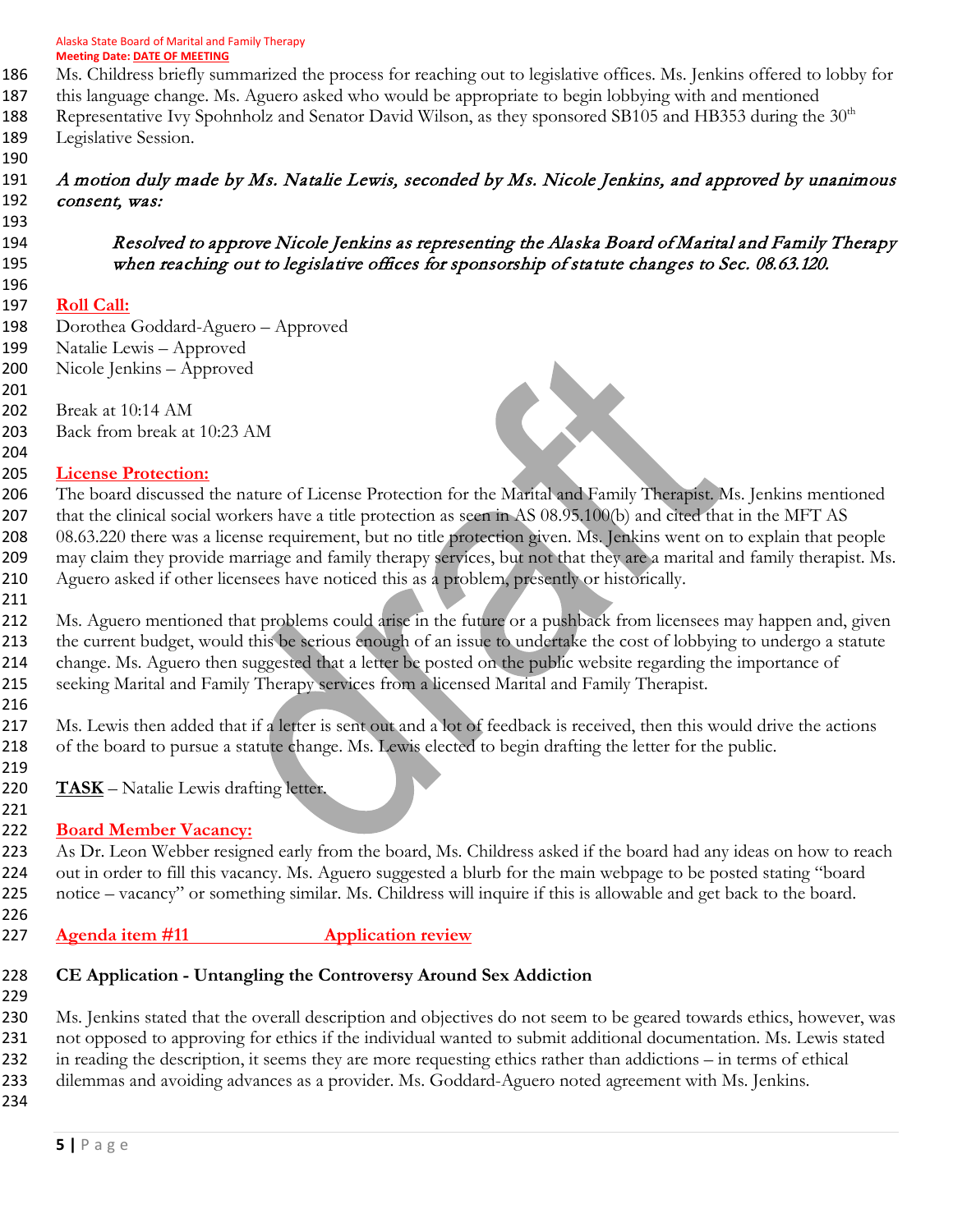A motion duly made by Ms. Nicole Jenkins, seconded by Ms. Natalie Lewis, and approved by unanimous 236 consent, was:

238 Resolved to approve the continuing education application, Untangling the Controversy Around Sex 239 Addiction, for three (3) hours of CE credit, inclusive of three hours of addictions.

#### **Roll Call:**

Dorothea Goddard-Aguero – Approved

Natalie Lewis – Approved

Nicole Jenkins – Approved

#### 

**Renewal – John Pagan**

 In accordance with 12 AAC 19.340, this provides the board with the authority to grant an extension/exception to obtain the required continuing education requirements.

#### **12 AAC 19.340. FAILURE TO MEET CONTINUING EDUCATION REQUIREMENTS AND LICENSE**

**252 REINSTATEMENT.** (a) The board will reinstate a license that was not renewed because of the licensee's failure to meet the continuing education requirements in 12 AAC 19.300 - 12 AAC 19.330 if the licensee submits to the board proof of completion of all 254 required continuing education credit hours and meets all other requirements for license renewal.

 (b) A licensee who is unable to obtain the continuing education hours required for license renewal due to reasonable cause or excusable neglect may submit a written request to the board for an exemption. The request for an exemption must include an explanation of the reasonable cause or excusable neglect that resulted in the licensee's failure to meet the continuing education requirements. If the board grants the exemption, the board will, in its discretion, prescribe an alternative method of compliance with the continuing education requirements as the board considers appropriate to the individual situation.

(c) In this section, "reasonable cause or excusable neglect" includes

- 261 (1) chronic illness;
- (2) retirement;
- (3) military service;
- (4) leave of absence from active practice during the concluding licensing period; and

(5) hardships recognized by the board.

#### A motion duly made by Ms. Natalie Lewis, seconded by Ms. Nicole Jenkins, and approved by unanimous 268 consent, was:

 Resolved to approve an extension for John Pagan #119508 to obtain CE's for renewal on or before 271 *March 3f<sup>t</sup>*, *2019.* 

**Roll Call:** 

- Dorothea Goddard-Aguero Approved
- Natalie Lewis Approved
- Nicole Jenkins Approved
- 

- **LMFT Associates – Christy Kay**
- 

### A motion duly made by Ms. Natalie Lewis, seconded by Ms. Nicole Jenkins, and approved by unanimous 281 consent, was:

283 Resolved to approve the application for LMFT Associates license Christy Kay #138222.

#### **Roll Call:**

- Dorothea Goddard-Aguero Approved
- Natalie Lewis Approved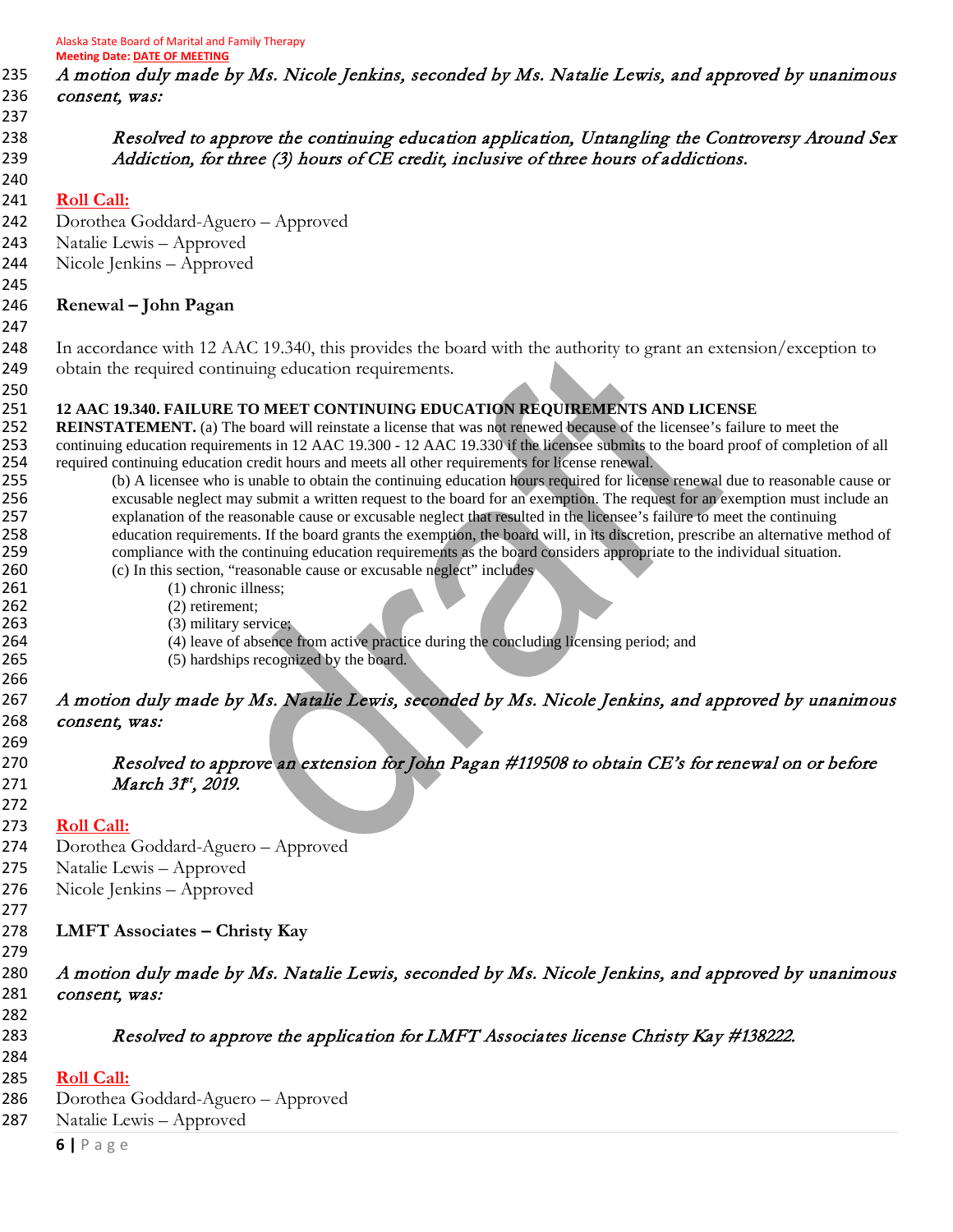Nicole Jenkins – Approved

#### **LMFT Associates – Amber Vial**

 A motion duly made by Ms. Nicole Jenkins, seconded by Ms. Natalie Lewis, and approved by unanimous 293 consent, was:

Resolved to approve the application for LMFT Associates license for Amber Vial #141273.

### **Roll Call:**

 Dorothea Goddard-Aguero – Approved Natalie Lewis – Approved

- Nicole Jenkins Approved
- **LMFT by Cred – Lindsey Rhett**

 A motion duly made by Ms. Natalie Lewis, seconded by Ms. Nicole Jenkins, and approved by unanimous 305 consent, was:

 Resolved to approve the application for LMFT Associates license Lindsey Rhett #141987 pending completion of the Alaska Jurisprudence Examination.

#### **Roll Call:**

- Dorothea Goddard-Aguero Approved
- Natalie Lewis Approved
- Nicole Jenkins Approved
- 

**Agenda Item #12** Administrative Busines

### **Sign Meeting Minutes:**

 The meeting minutes from the board meeting held August 3, 2018 need to be signed by Ms. Cunningham, as she 319 was the acting chairperson at the board meeting. With Ms. Cunningham being absent from this board meeting, the minutes shall be emailed for signature.

### **Sign Wall Certificates:**

- The board had no wall certificates to sign.
- 

#### **Correspondence:**

- Ms. Cunningham obtained information regarding the AMFTRB Conference held during 2018. With Ms.
- Cunningham being absent from this meeting, the board moved to table this agenda item until the next board meeting, tentatively scheduled for May 7, 2019.
- 

### **Schedule 2019 Meeting Date(s):**

- The board discussed the meeting dates previously determined at the board meeting held November 9, 2018.
- 

 Ms. Lewis noted she may not be able to attend the board meeting scheduled for August 6, 2019; Ms. Childress asked that she notify division staff immediately if she is unable to attend.

#### **Task List:**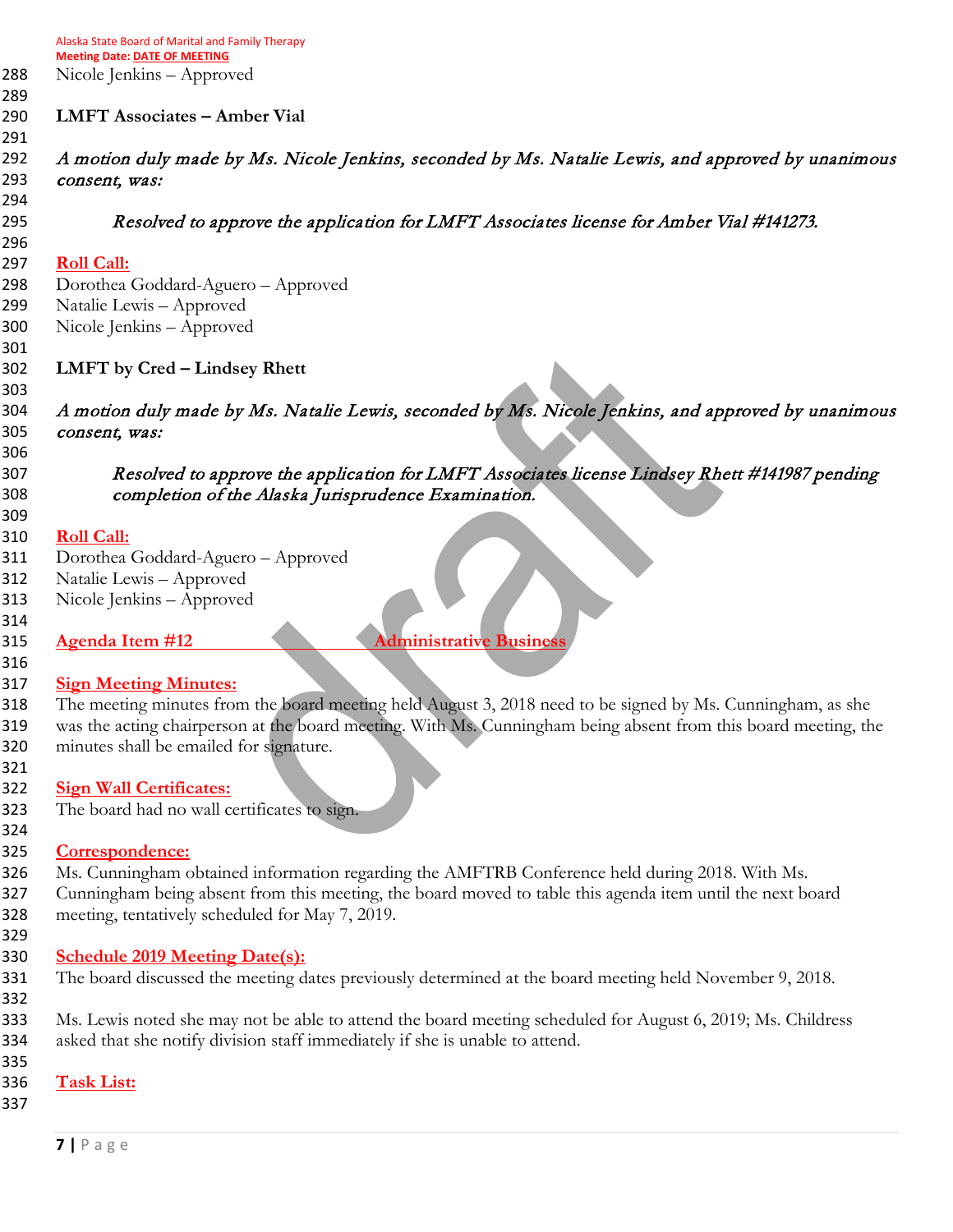- **TASK – Mail the letter from the board with the response to Public Comments from the meeting held on 8/3/2018.**
- **TASK – Send Report of Contact information to Nicole Jenkins**
- **TASK – Ms. Childress will notify Glenn Hoskinson of legislative Point of Contact to be shared between**
- **Karen Cunningham and Nicole Jenkins.**
- **TASK – Email drafted language for Sec 08.63.120 for contacting legislative offices.**
- **TASK – Ms. Jenkins will be reaching out to legislative offices regarding supervision statute changes (if any contact occurs, she will submit an ROC form to Ms. Childress).**
- **TASK – Natalie Lewis will be drafting the letter to LMFT constituents regarding title protection.**
- 
- **TASK – Ms. Lewis will be returning letter to Ms. Childress**
- **TASK – Ms. Childress will look to verify if the board can post about the board vacancy on MFT website.**
- **TASK – Email signature pages for minutes to Cunningham for signatures from meetings held on 8/3/2018 and 11/9/2018.**
- **TASK – Mail board member certificates to Ms. Cunningham for signatures via certified mail.**
- With no further business to discuss until lunch, the board began working on the assigned sections for the 2019 Annual Report.
- **Agenda item #9 Lunch Break**

Break for lunch at 12:14 pm.

Back from lunch at 1:30 pm.

#### **Roll Call:**

- Dorothea Goddard-Aguero Present
- Natalie Lewis Present
- Nicole Jenkins Present
- Chelsea Childress Present
- Lauren Osborn Present
- 
- 

## **Agenda item #10 Public Comment**

- Public comment opened at 1:30 pm.
- No persons present for public comment.
- Public comment closed at 1:34 pm.
- 
- **Agenda Item #13 Meeting Adjourned**
- 
- With no further business to discuss, a motion was made to adjourn the meeting.

 Upon a motion duly made by Ms. Nicole Jenkins and seconded by Ms. Natalie Lewis, and approved by unanimous consent, it was:

- 
- RESOLVED to adjourn the Alaska State Board of Marital and Family Therapy.
- **Adjourned at 1:35 pm.**
- 

- Respectfully Submitted By:
-